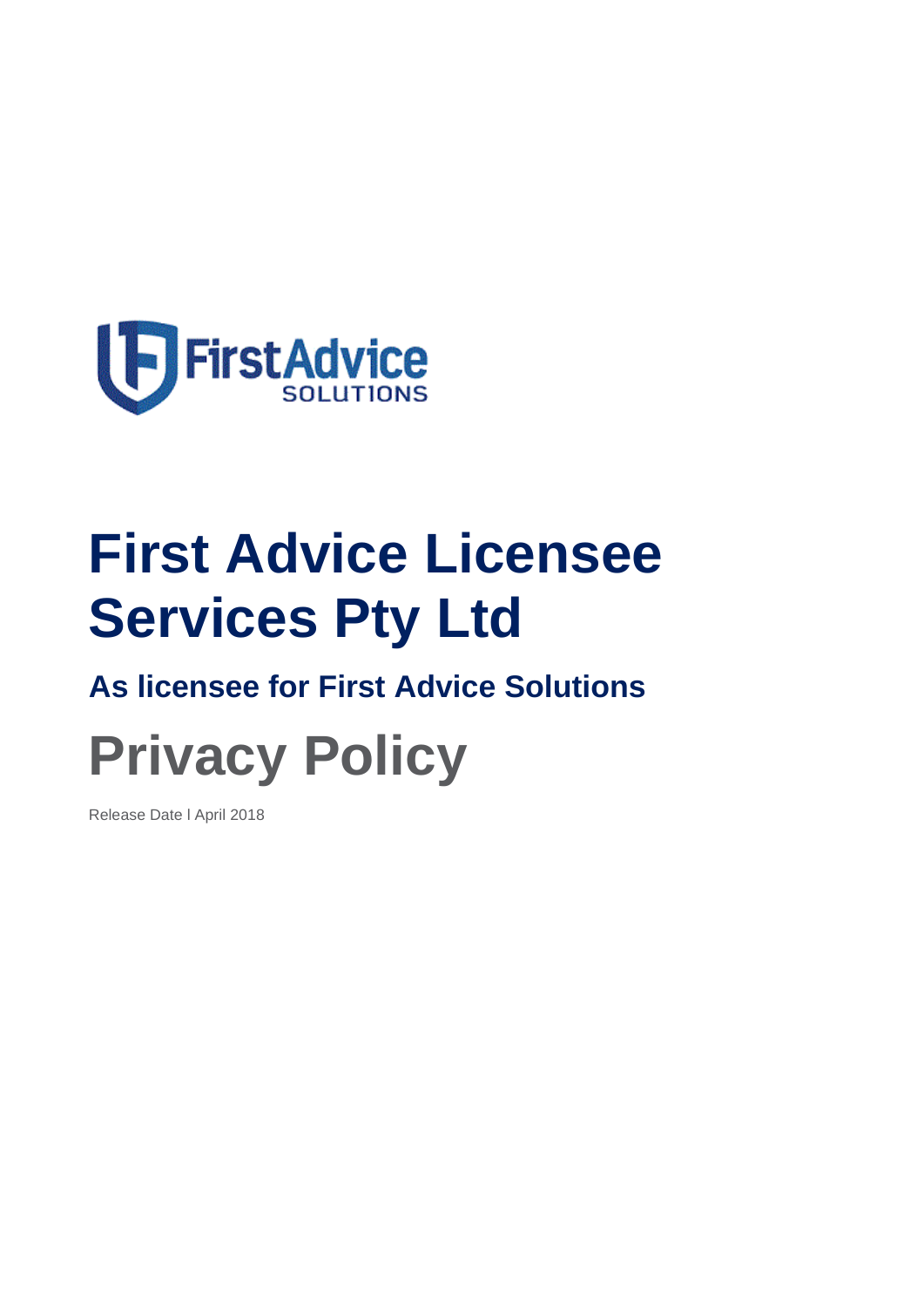# First Advice Licensee Services Pty Ltd Privacy Policy

At First Advice Licensee Services (FALS), we understand that the privacy of your information is important to you and we respect the confidentiality of the information that you provide to us. Protecting your information is an important part of maintaining trust between us and our clients and by handling information in a secure manner we build strong business relationships.

This document provides information and details about how we manage the personal information that we collect, hold, use and disclose about individuals.

The Privacy Policy applies to all organisations within the Licensee and all subsidiary companies which are set out at the end of this policy. We are bound by the Privacy Act and we manage and protect your personal information in accordance with the Australian Privacy Principles.

#### Why we collect and use personal information

We collect, hold, use and disclose personal information so we can provide you with financial and credit products, advice and service relevant to your needs. We may also collect, use and disclose your information for related purposes such as:

- Complying with our legal obligations, such as verifying your identity
- Assisting with your questions and complaints
- Arranging for services to be provided by third parties
- Internal operations, such as record keeping, data analytics, auditing or training
- Promotion of other products and services that may be of interest to you

We collect, use, hold and sometimes disclose personal information about financial advisers, credit representatives and other people who we do business with (including employees) in order to administer and manage our business operations. This information is afforded the same standard of care as that of our clients.

#### What personal information we collect

We ask people for a range of personal information to assist us in providing relevant products and services. The information we collect could include (but is not limited to) your name, date of birth, contact details, financial information, employment details, residency and citizenship status. We may also collect the personal information of your family members where it is relevant to the advice being provided.

We may also collect sensitive information about your medical history and their health and lifestyle to provide financial advice about life insurance products.

In most instances, we collect personal information directly from that person when they:

- complete a financial product or credit product application form,
- complete an identification form,
- complete data collection documentation,
- interact with an online interactive tool, such as a budget planner,
- provide documentation to us, or
- when you communicate with us in person, over the telephone, fax, email, internet or by using other electronic devices.

Situations where we collect personal information from other people and organisations include (but are not limited to):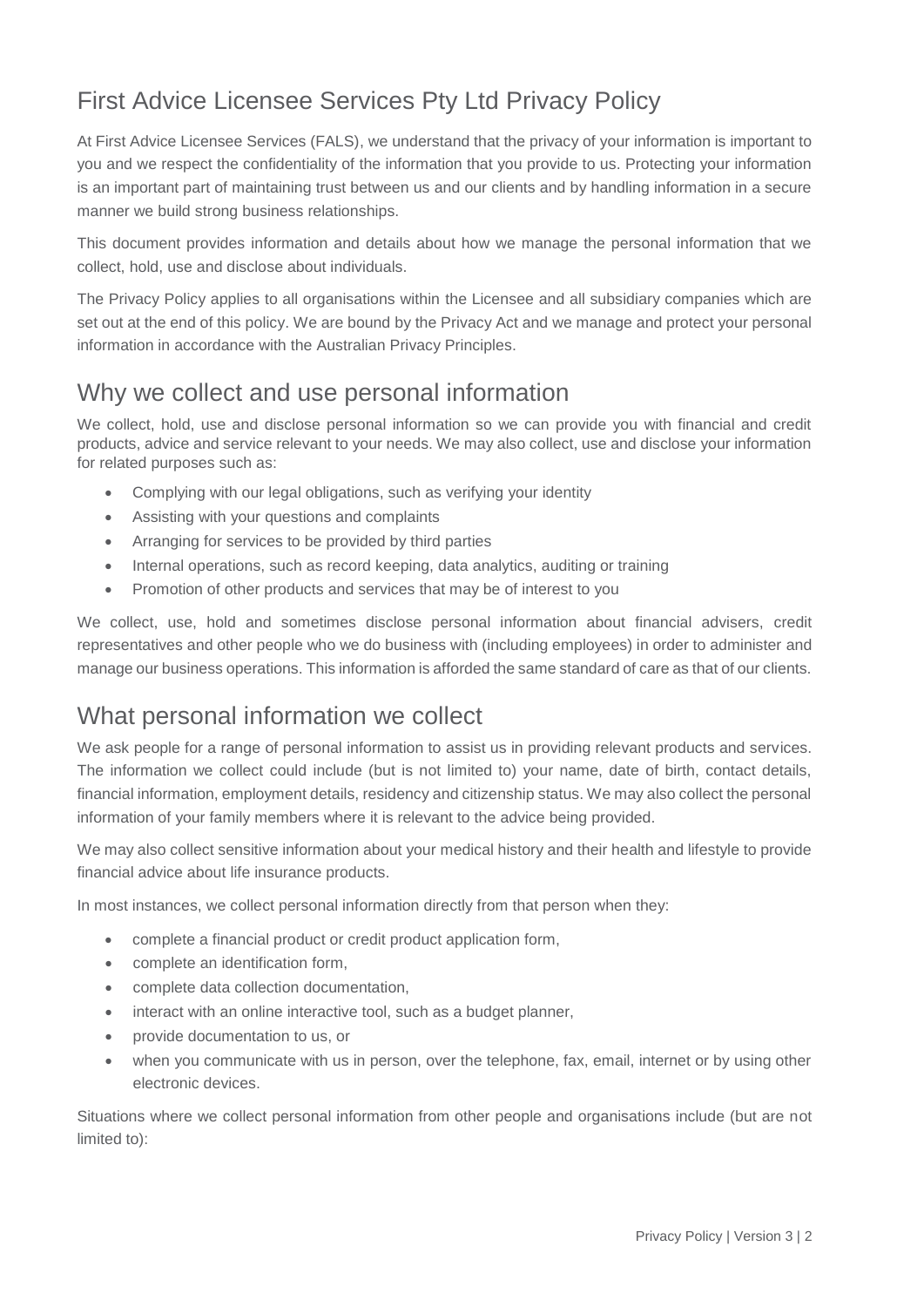- a financial adviser.
- a mortgage broker or other credit representative,
- other professionals who act on your behalf, such as a lawyer or accountant,
- health professionals,
- other organisations, who jointly with us, provide products or services to you, and
- social media and publicly available sites.

It's your choice whether to provide your personal information. You have the right to not to provide personal information, including about your identity. However, in this case, your adviser will warn you about the possible consequences and how this may impact on the quality of the advice provided. Your adviser may also decline to provide advice if they feel they have insufficient information to proceed. In some instances, we will decline to provide services or advice if we feel we have insufficient information for the scope of the service or advice requested.

Further, in some circumstances the law requires us to obtain and verify details of photographic and nonphotographic identification documents.

#### Cookies and other web technologies we use

Some personal information may be collected automatically, without your knowledge, whilst navigating through and interacting with the content of our websites. The electronic methods of collection we use include cookies, log files and web beacons.

Cookies are a small text or pixel file stored on your device that records information about your visit to our websites. We use cookies to improve your website experience, to serve you with relevant information and to manage your access to certain parts of our websites. You can choose if and how a cookie will be accepted by changing your browser settings; but please be aware that this may affect your access to some parts of our websites.

Web beacons are small pixel files that help us better manage content on our websites by allowing us to understand usage patterns, fix issues, and improve the products and services offered to you on our websites. Log files contain information about the devices and browsers used to access our websites and help us to diagnose problems, analyse trends, administer the site or mobile application.

The information we collect by these electronic means is generally not stored for long – they are temporary records – and can include device-specific data or log data such as your IP address, device screen size, device type, browser information, referring domain, pages visited, the date and time website pages were visited, and geographic location (country only).

#### Accessing and updating personal information

You can request access to personal information we hold. There may be a cost involved with locating, copying or sending you the information you request. The cost will be discussed and agreed with you at the time.

There may be circumstances where we refuse to provide you with the information you request, for example when the information is commercially sensitive. In these situations, we will inform you and provide an explanation as to why.

We will deal with requests for access to your personal information as soon as possible and aim to respond within 5 business days. The time we require will depend on the type of information requested.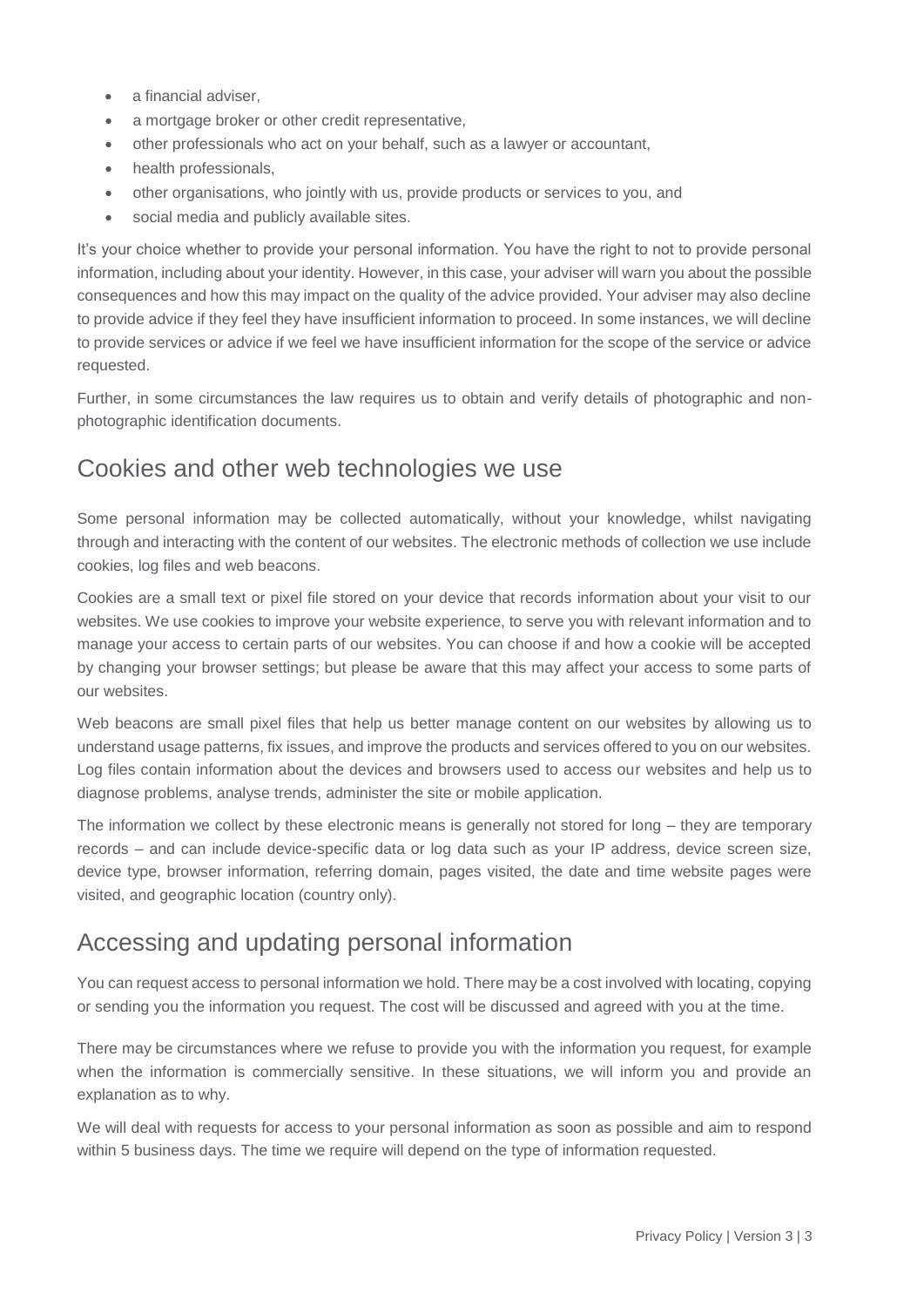We will update your personal information if you contact us. In most cases, you can update your personal information over the phone, by contacting your adviser or broker or electronically.

If you wish to remain anonymous or to use a pseudonym when dealing with us, we may only be able to provide you with limited information or services. In many cases it will not be possible for us to assist you with your specific needs if you wish to remain anonymous or use a pseudonym.

#### Who we share personal information with

From time to time we may share your personal information with other entities both within and outside of the Licensee. This will vary according to the product or service involved, but could include:

- any person acting on your behalf, including your financial adviser, solicitor, accountant, executor, administrator, trustee, guardian or attorney
- financial product and service providers, including financial planning software providers and paraplanners
- for corporate superannuation members, your employer or your employer's Financial Adviser
- lenders and other credit providers
- other organisations within the Licensee including related bodies corporate and advice firms we have authorised,
- medical practitioners and health service providers, such as pathology services
- companies involved in the payments system including financial institutions, merchants and payment organisations
- organisations who assist us with certain business functions, such as auditors, compliance consultants, direct marketing, debt recovery and information and communication technology support
- our solicitors, our insurers, courts, tribunals and dispute resolution organisations
- other organisations who provide us with products and services so that they may provide their products and services to you or contact you on our behalf, and/or
- anyone to whom we, or our service providers, are required or authorised by law to disclose your personal information to (for example, law enforcement agencies, Australian and international government and regulatory authorities).

We may also disclose your information to a third party where you have given your consent or where you would reasonably expect us to disclose your information to that third party.

We may also disclose the personal information we hold about our Financial Advisers, and credit representatives, to professional organisations, companies and consultants that we work with.

The only circumstances in which we would collect, use or disclose your government related identifiers is where we are required or authorised by law to do so. For example, we may be required to disclose your Tax File Number (TFN) to the Australian Taxation Office, a superannuation or retirement income product provider. Likewise, we may need to disclose your Medicare number to Centrelink in order to assess your social security eligibility. Drivers licence numbers and passport numbers may also be collected when we are required to verify your identity.

Personal information collected may also be used for direct marketing purposes to promote events, products or services that may be of relevance to you. Please contact us should you wish not to receive direct marketing.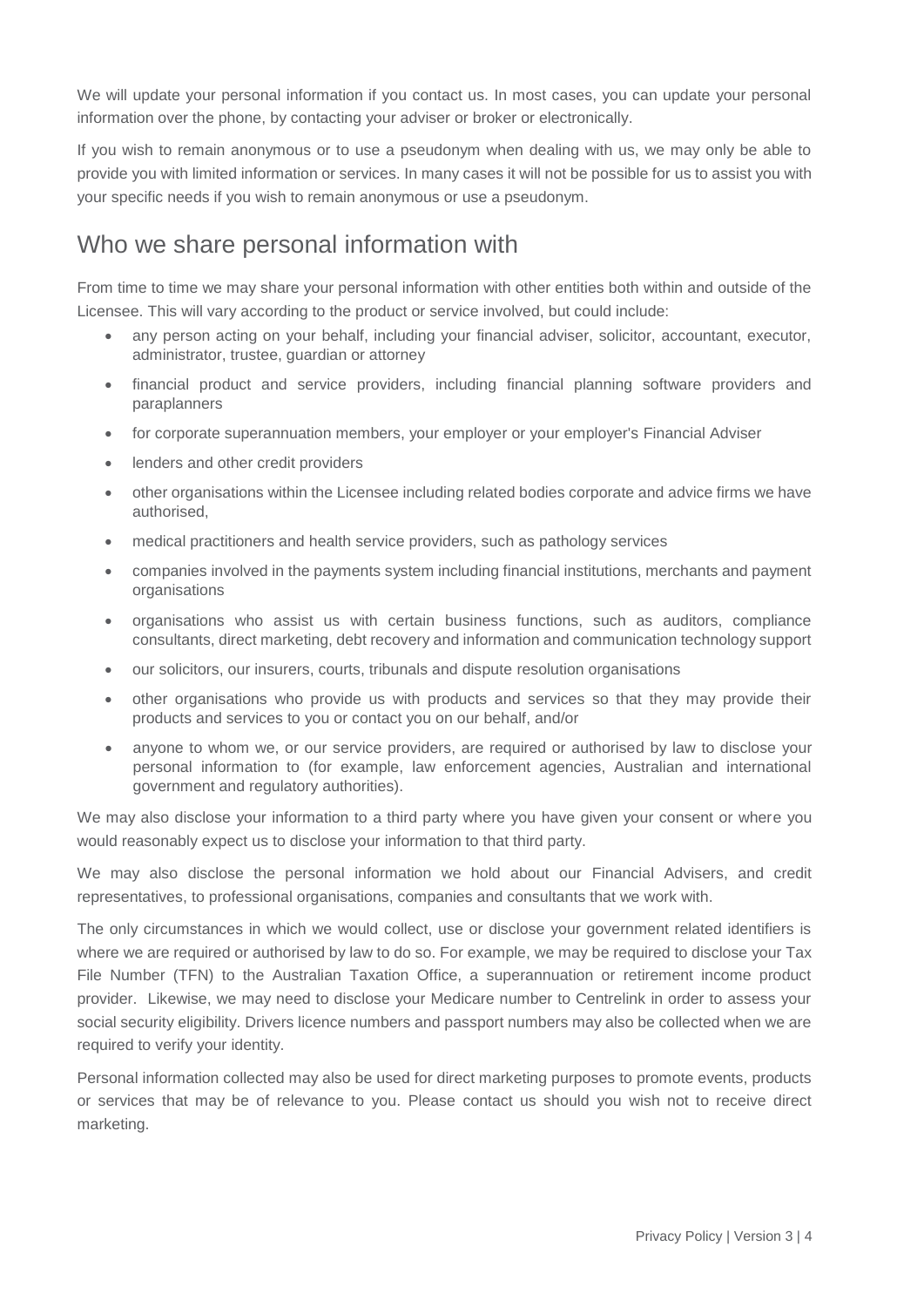## Disclosure of personal information overseas

We may disclose your personal information to service providers who operate outside Australia. If so, your adviser will disclose these arrangements separately to you. All reasonable steps will be taken to ensure that offshore service providers comply with the Privacy Act

Personal information is generally hosted on servers located in Australia. If you access our services from outside Australia, you consent to the transfer of your personal information to Australia, a jurisdiction that may not provide the same high level of protection we apply in Australia.

#### How we protect personal information

We strive to ensure that the personal information that you provide to us is stored safely and securely. We take a number of precautions to protect the personal information we hold about you from misuse, interference and loss, and from unauthorised access, modification or disclosure.

We have a range of practices and policies in place to protect personal information we hold, including:

- educating our staff and representatives about how to protect your personal information and updating them about cybersecurity developments, threats and scams,
- requiring our staff and representatives to use passwords when accessing our systems,
- where appropriate, using strict confidentiality arrangements restricting third parties' use or disclose of personal information for any unauthorised purposes,
- employing physical and electronic means, including access controls (as required) to protect against unauthorised access to buildings,
- employing firewalls, intrusion prevention systems and virus scanning tools to protect against unauthorised persons, malware and viruses from entering our systems,
- some of the systems we use are on dedicated secure networks or transmit electronic data via encryption, and
- providing secure storage for physical records and securing paper files in locked cabinets and physical access restrictions.

Where personal information is no longer required, we take steps to de-identify or destroy the information in a secure manner.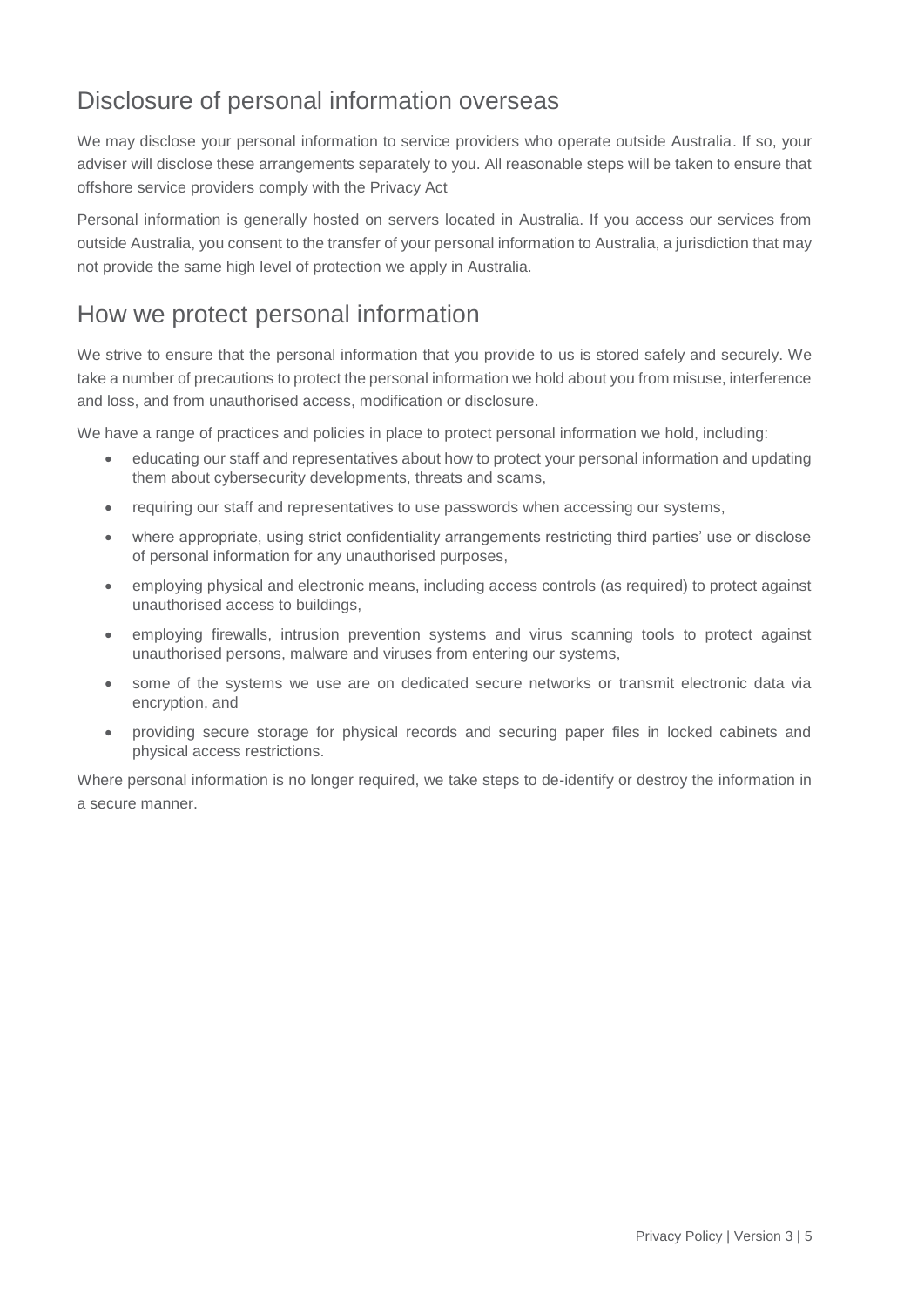## Complaints about privacy

If you have any queries or are concerned about how your personal information has been collected, used or disclosed and you wish to make a complaint, please contact the Privacy Officer on the information below:

| <b>Mail</b>  | <b>Warwick Edwards</b>         |
|--------------|--------------------------------|
| <b>Phone</b> | 1300 450 000                   |
| Email        | warwick@firstadvice.com.au     |
| Website      | www.firstadvice.com.au/privacy |

We will acknowledge receipt of a complaint immediately, however, where this is not possible, acknowledgement will be made as soon as practicable. We will then investigate the complaint and respond to you within 45 days. Some complex matters may require an extension to thoroughly investigate the complaint and bring it to resolution.

If you are not fully satisfied with our response, you can contact an external body. In cases of privacy related complaints, this is generally the Office of the Australian Information Commissioner (OAIC).

The contact details for OAIC are:

| <b>Mail</b>  | GPO box 5218 Sydney NSW 2001 |
|--------------|------------------------------|
| <b>Phone</b> | 1300 363 992                 |
| Email        | enquiries@oaic.gov.au        |
| Online       | www.oaic.gov.au              |

You may also direct privacy complaints related to financial advice to:

The Credit and Investments Ombudsman (CIO)

| <b>Mail</b>  | GPO Box A 252, South Sydney NSW 1235 |
|--------------|--------------------------------------|
| <b>Phone</b> | 1800 367 287 (free of charge)        |

**Fax** 02 9273 8440

**Email** info@cio.org.au

**Online** www.cio.org.au